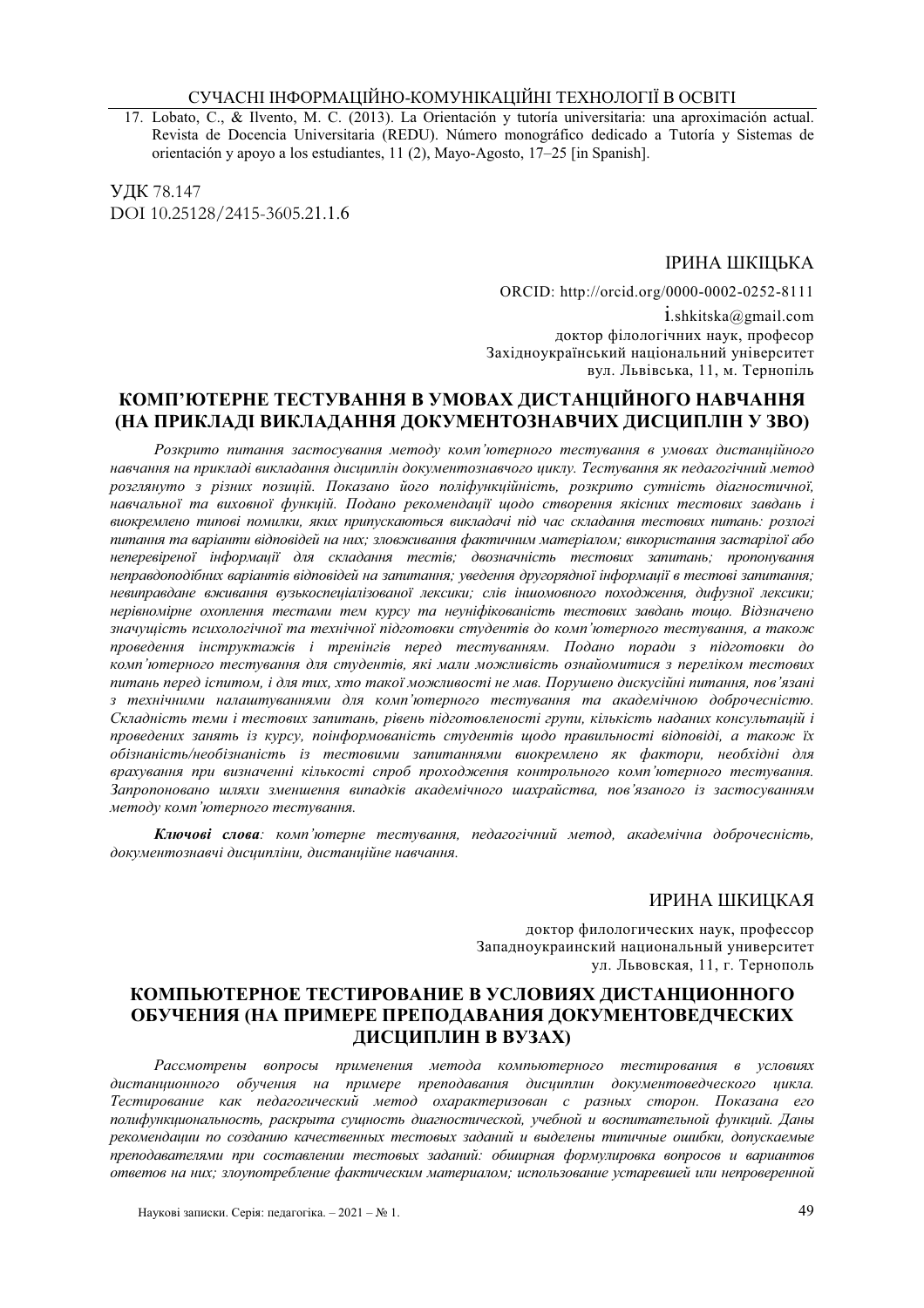предложение информаши  $\partial_{\mathcal{R}}$ составления тестов; двусмысленность тестовых вопросов; неправдоподобных вариантов ответов на вопросы; введение второстепенной информации в тестовые вопросы; неоправданное употребление узкоспециализированной лексики; слов иноязычного происхождения, диффузной лексики; неравномерный охват тестами тем курса и неунифицированность тестовых заданий. Отмечена значимость психологической и технической подготовки студентов к компьютерному тестированию, а также проведения инструктажей и тренингов перед тестированием. Даны рекомендации по подготовке к компьютерному тестированию для студентов, которые имели возможность ознакомиться с перечнем тестовых вопросов перед экзаменом, и для тех, кто такой возможности не имел. Подняты дискуссионные вопросы, связанные с техническими настройками для компьютерного тестирования и академической честностью. Сложность темы и тестовых вопросов, уровень подготовленности группы, количество проведенных консультаций и занятий по курсу, информированность студентов по поводу правильности ответов на тесты, а также ознакомленность/неознакомленность студентов с тестовыми вопросами выделены как факторы, которые необходимо принимать во внимание при определении количества попыток прохождения контрольного компьютерного тестирования. Предложены пути уменьшения случаев академического мошенничества, связанного с применением метода компьютерного тестирования.

Ключевые слова: компьютерное тестирование, педагогический метод, академическая честность, документоведческие дисциплины, дистанционное обучение.

#### **IRYNA SHKITSKA**

Doctor of Philology, Professor West Ukrainian National University 11 Lyivska Str., Ternopil

# **COMPUTER TESTING IN CONDITIONS OF DISTANCE LEARNING (ON THE EXAMPLE OF TEACHING RECORDS MANAGEMENT COURSES AT UNIVERSITIES**

The article is devoted to usage of the method of computer testing during distance learning on the example of records management courses. Testing as a pedagogical method has been characterized from different positions. Among its advantages, the author considers the best memorization of information and the teacher's ability to focus on important aspects of educational material, ensuring systematization and structurization of educational information, the speed and objectivity of assessing students' knowledge. Among the main shortcomings of testing the author regards involuntary memorization of incorrect answers, low interactivity, inactivity of the speech channel, impossibility to check students' way of thinking, failure to ensure the integrity of knowledge in case of incorrect application of the method.

The author shows the polyfunctionality of testing as a pedagogical method, reveals the essence of its diagnostic, educational and formative functions. The article provides recommendations for the preparation of high-quality test tasks and highlights typical mistakes made by teachers creating them. These are unreasonably long questions and answers to them; abuse of factual material; usage of outdated or unverified information to compose tests; ambiguity of test questions / answers to them; offering of implausible answers to questions; introduction of secondary information in test questions; unjustified usage of highly specialized vocabulary; words of foreign origin, diffuse vocabulary; uneven coverage of course topics by tests and non-uniformity of test tasks.

The author defends the importance of psychological and technical students' preparation for computer testing, suggests conducting briefings and trainings before final testing. The list of tips for preparing for computer testing has been proposed for students who had the opportunity to familiarize themselves with the list of test tasks before an exam, and for those who did not have such an opportunity.

Controversial issues have been raised related to technical settings for computer testing and academic integrity. Factors such as the complexity of a topic and test tasks in particular; the level of preparedness of the group; the number of consultations and lessons on a course; the awareness of students about the correct  $\frac{1}{2}$  answers to the tests, as well as the familiarity / unfamiliarity of students with test tasks should be taken into account when the examiner determines the number of attempts to pass a final computer testing. Ways to reduce cases of academic fraud related to the usage of the computer testing method have been proposed.

**Keywords**: computer testing, pedagogical method, academic honesty, records management courses, distance learning.

Тестування як метод навчання та перевірки знань у педагогіці відомий давно. У різні часи інтерес освітян до нього то посилюється, то послаблюється з огляду на різні причини. Так, на початку 2000-х років у зв'язку з розвитком новітніх інформаційних технологій і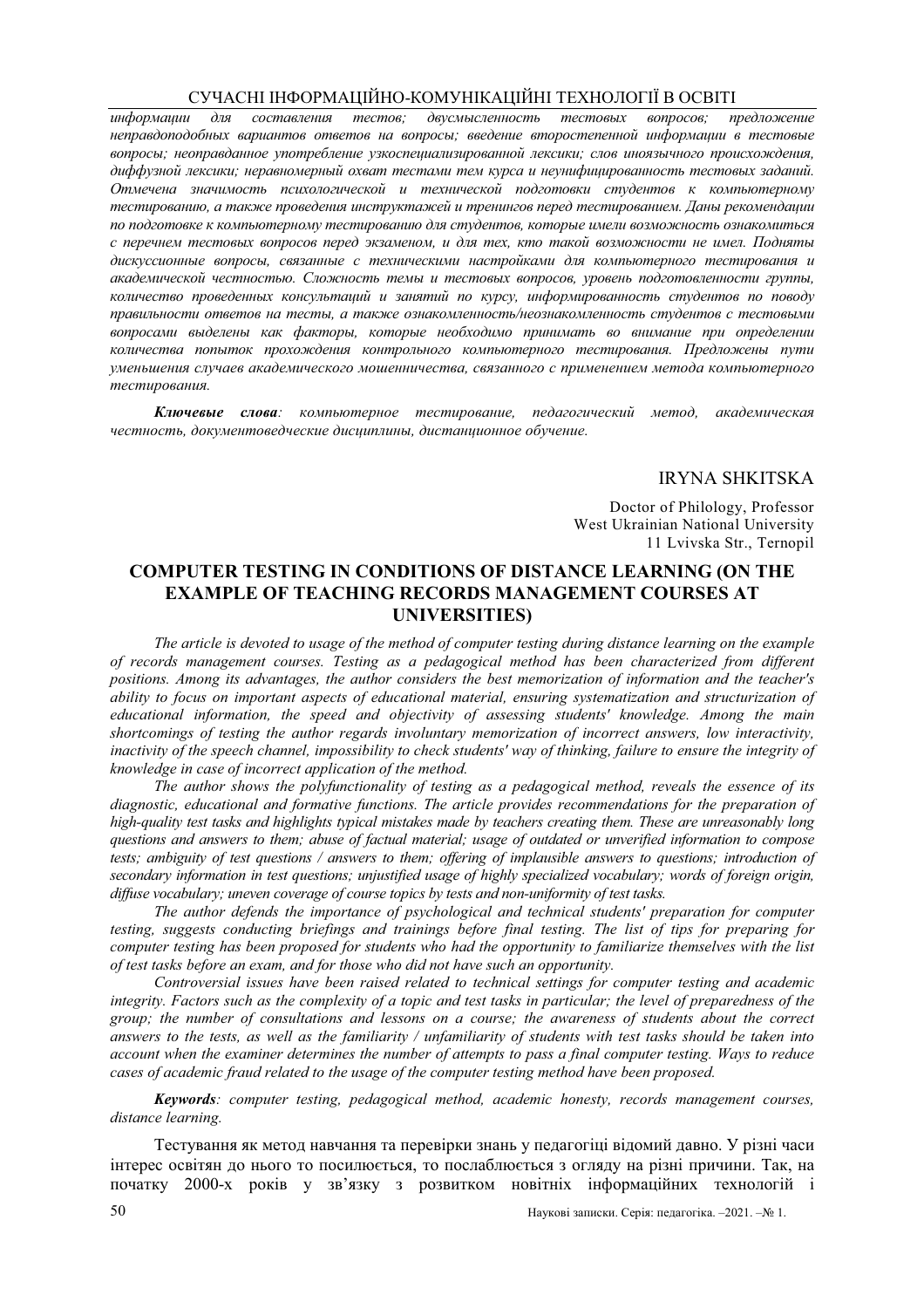запровалженням їх в освіті, а також приєлнання України до Болонського процесу, в основі якого лежить ідея створення єдиного європейського простору вищої освіти, тести починають активно використовувати в закладах вищої освіти (зво) нашої держави. Наступне посилення уваги українських педагогів до тестування припадає на 2012-2016 рр., що зумовлено пропагуванням ідей дистанційної освіти в усьому світі. Третю хвилю зацікавленості тестами загалом і комп'ютерним тестуванням зокрема спричинило запровадження карантину в більшості країн світу через поширення коронавірусної інфекції та перехід закладів освіти на дистанційну форму навчання. З огляду на сказане наукова розвідка, присвячена використанню методу комп'ютерного тестування у вищій школі в умовах «вимушеного» дистанційного навчання, є актуальною та відповідає потребам сучасної педагогічної науки.

Метою статті є з'ясування особливостей використання методу комп'ютерного тестування в умовах дистанційного навчання учасниками освітнього процесу. Досягненню мети сприятиме виконання таких завдань:окреслити переваги та недоліки тестування як педагогічного методу; показати роль методу комп'ютерного тестування в освіті в умовах дистанційного навчання; сформулювати настанови щодо ефективного використання цього педагогічного методу викладачами; на прикладі дисциплін документознавчого циклу запропонувати рекомендації щодо складання тестових питань; виокремити типові помилки, яких припускаються викладачі під час складання тестових завдань; продемонструвати ключові моменти інструктажів для студентів, які складатимуть іспити/заліки у вигляді комп'ютерного тестування.

Значний внесок у справу вивчення методу тестування з позицій його використання в процесі зробили В. С. Аванасов, І. Адамова, К. Багрій, В. В. Божкова, навчальному С. У. Гончаренко, С. І. Мединська, М. В. Савчин, Л. Ю. Сагер, С. М. Сиренко та ін. Наукові праці, присвячені різним аспектам застосування метолу тестування в освіті, перелусім репрезентують спроби окреслити його переваги та нелоліки в практиці використання в освітній сфері (наприклад, В. В. Божкова, Л. Ю. Сагер [2]; О. А. Смалько [5], С. М. Сиренко [4]), засвідчують погляд на тестування як важливий інструмент контролю самостійної роботи студентів та діагностики їх знань [1, с. 3], висвітлюють різні аспекти змістових і формальних характеристик тестових завдань [8; 4, с. 49-50], розкривають сутність та з'ясовують особливості комп'ютеризації тестування як педагогічного методу [6; 5].

Дослідники визначають і описують функції методу тестування: діагностичну (оцінну), навчальну та виховну, зосереджуючи увагу здебільшого на перших двох [1, с, 3; 3, с, 155-156]. Перша полягає в оцінці знань студентів, друга - передбачає активізацію навчальної діяльності студентів, стимулювання їх звернутися до джерел навчальної інформації в пошуках правильних відповідей. Третя - виховна - забезпечує систематизацію знань, спонукає студентів до регулярної самостійної роботи (особливо за умов визначеної періодичності тестувань), змушує зосереджуватися на вивченні тієї чи іншої теми.

Низка прашь пелагогів присвячена виявленню особливостей застосування метолу тестування під час підготовки майбутніх фахівців певної спеціальності (наприклад, М. Х. Оерманн, К. Б. Габерсон, І. Адамова, К. Багрій, С. І. Мединська, С. Л. Загребельний, М. В. Брус), а також визначенню релевантності результатів тестування (В. С. Аванасов, О. Й. Безруков, Л. В. Грахольська, Л. В. Малишева та ін.).

Хоча переваги та недоліки тестування як педагогічного методу є темою багатьох дискусій освітян, уважаємо за необхілне систематизувати і лоповнити інформацію про позитивні та негативні аспекти використання цього педагогічного методу в навчальному процесі сучасного зво в умовах листанційного навчання.

До переваг методу відносимо передусім те, що завдання у вигляді тестів дають змогу легше запам'ятовувати інформацію та звернути увагу студентів на найбільш значущі аспекти того чи іншого явища, яке вони вивчають. Використання тестування забезпечує кращу систематизацію набутих знань і їх структурування, дає можливість охоплення великого обсягу навчального матеріалу. За правильного складання тестових запитань контроль у вигляді тестування забезпечує швидку та більш-менш об'єктивну оцінку знань. Загалом використання методу тестування в умовах дистанційного навчання онлайн-тестування є однією з доступних й оптимальних форм контролю та оцінки знань студентів. До позитивних моментів використання методу тестування варто віднести і «мінімізацію емоційного впливу викладача на студента» [1,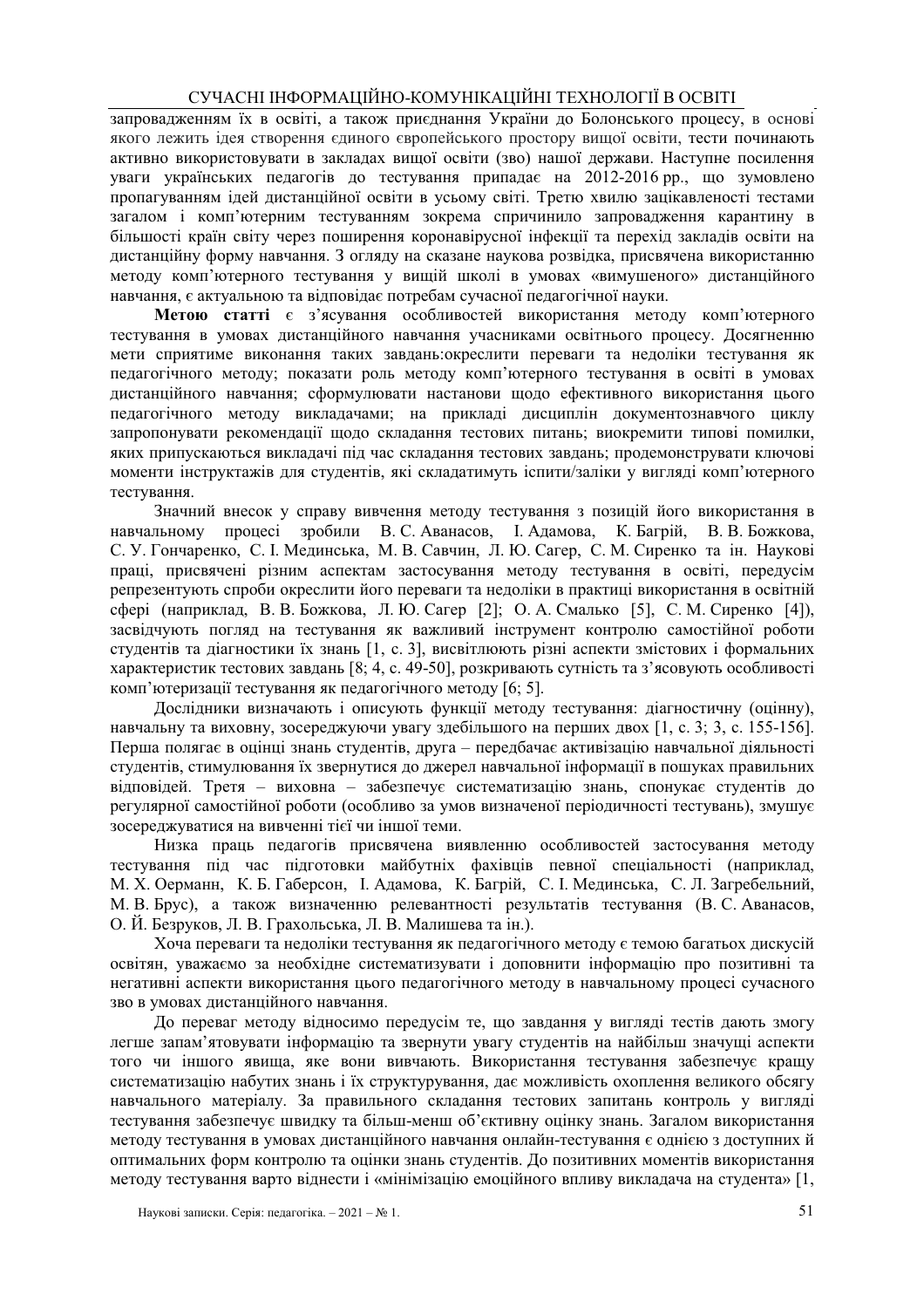с. 41. зменшення кількості конфліктів у плошині «виклалач» – «стулент» стосовно оцінювання знань студентів, що загалом позитивно позначається на стосунках студентів із викладачами, а також той факт, що під час тестування всі студенти працюють в однакових умовах [4, с. 45-46].

Застосування методу комп'ютерного тестування дає змогу заощаджувати людські та матеріальні ресурси: будучи створеним один раз комп'ютерний тест може використовуватися необмежену кількість разів, не кажучи вже про економію часу викладача на перевірку тестових завлань.

Окремо відзначимо також те, що навчальні завдання на складання тестів для студентів розвивають їх навички згортання, аналізу та синтезу інформації, створення навчального контенту й творчості, що особливо актуально для студентів педагогічних університетів, а також тих, хто навчається за спеціальністю «Професійна освіта».

Звичайно, як і кожен педагогічний метод, тестування має недоліки. По-перше, він характеризується мінімальною інтерактивністю та відносною пасивністю студентів. По-друге, навчальне та контрольне тестування не сприяє розвитку зв'язного мовлення та творчості. За неправильного використання тести не забезпечують цілісного бачення навчального курсу. Крім того, неправильні відповіді можуть мимоволі запам'ятовуватися. З огляду на це тестування не рекомендують використовувати як навчальний метод для підготовки фахівців, професійна діяльність яких передбачає роботу в екстремальних умовах, де є загроза здоров'ю та життю людей, наприклад, пілотів, машиністів, хірургів, реаніматологів тощо. Крім того, не зі всіх навчальних дисциплін можна створити якісні тести, які б однаково й цілісно охоплювали весь зміст курсу.

Звернемо увагу й на те, що контрольне тестування не завжди забезпечує об'єктивну оцінку з курсу, оскільки не дає змоги перевірити навички продукування інформації та здатність ло критичного мислення, а ймовірність вгалати правильні вілповілі є теж ловолі високою. З огляду на реалії сьогодення загалом та ділжиталізацію різних сфер життя людини і освіти зокрема відзначимо, що тестування, особливо автоматизоване, може бути стресовим для студента. Інакше кажучи, результати тестування студентів, у яких погано розвинута візуальна пам'ять, а також схильних відчувати стрес під час контролю знань, особливо підсилений технофобіями, будуть гіршими, ніж при інших формах контролю знань, і відповідно необ'єктивними. Відзначимо також і те, що прогалини в знаннях студентів під час контролю у виглялі комп'ютерного тестування не ліквіловуються, як, наприклал, піл час іспиту в усній формі.

На нашу думку, для зменшення та нейтралізації негативних аспектів тестування як педагогічного методу у зво необхідно для викладачів і студентів організовувати тренінги, присвячені тестуванню. Стосовно викладацької спільноти одним із важливих аспектів її педагогічної діяльності є оволодіння мистецтвом створення якісних тестових завдань і грамотного використання методу тестування в навчальному процесі.

Спираючись на досвід роботи у вищій школі, зокрема під час викладання дисциплін локументознавчого циклу, сформуємо порали шоло створення тестів і використання цього методу в навчанні. Так, однією з вимог до тестових запитань є стислість і достатність інформації, що забезпечується увеленням до тестів тільки значущої інформації. Під час складання тестових запитань не треба намагатися бути максимально вичерпним; додаткову інформацію, яка має уточнювальний характер, доцільно пропускати. Наприклад, у поданих нижче тестових питаннях із дисципліни «Управлінське документознавство» інформацію, подану в дужках, можна опустити як несуттєву.

1. Яку інформацію розміщують на бланку установи, що одночасно підпорядкована місиевій держадміністрації і міністерству (іншому иентральному органу виконавчої влади)?

а) лише назву міністерства (іншого центрального органу виконавчої влади);

 $+6$ ) лише назву держадміністрації;

в) назви всіх вищих установ, розміщені за старшинством;

г) назви виших організацій не подають.

2. Індивідуальні накази з особового складу – це накази, що:

а) висвітлюють одне питання:

 $+6$ ) стосуються одного працівника;

в) містять інформацію про одну управлінську дію (прийняття на роботу, звільнення, переведення з однієї посади на іншу і т. д.) незалежно від кількості осіб, яких вона стосується;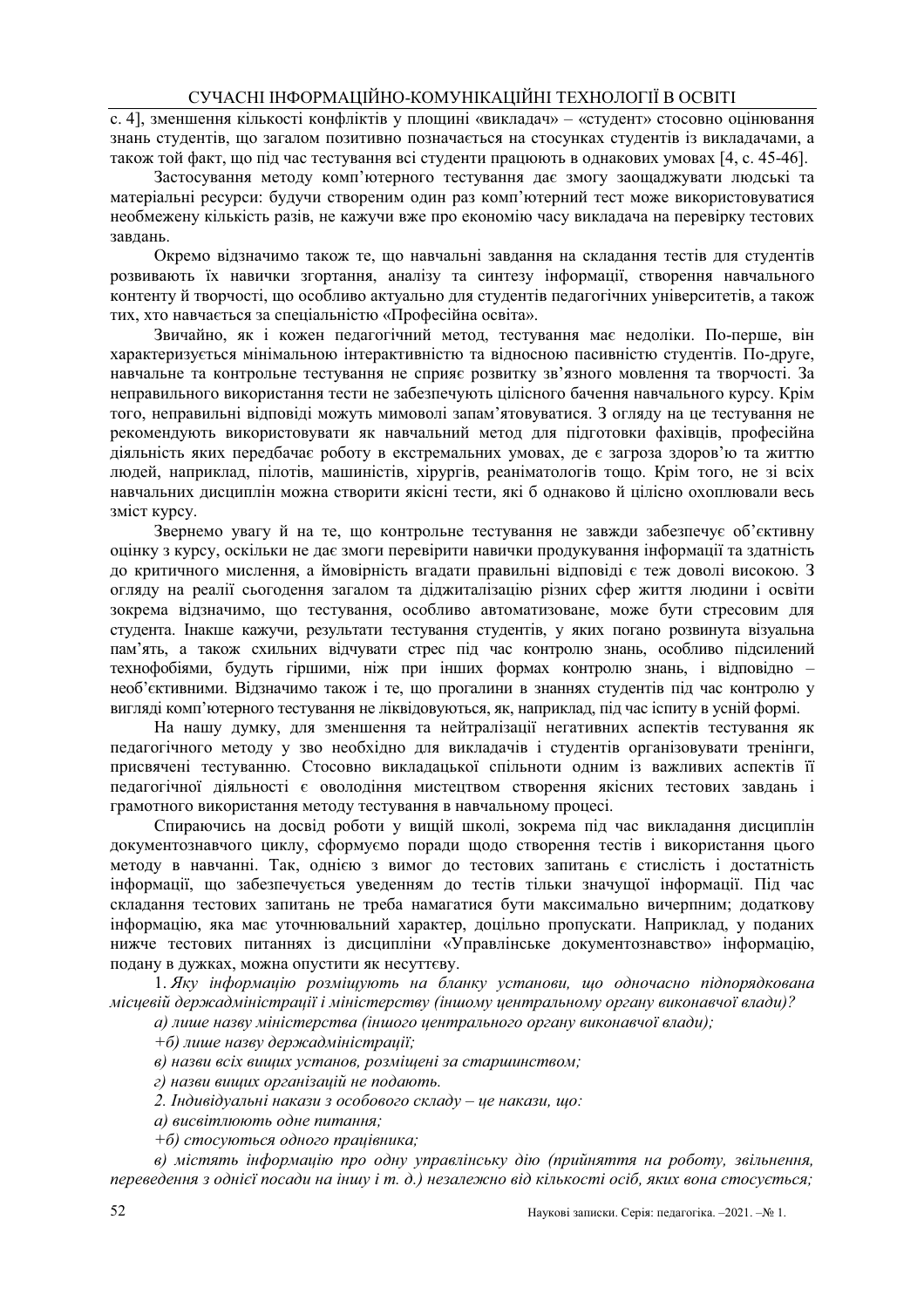г) стосуються працівників одного структурного підрозділу.

Не варто також робити запитання та варіанти відповідей на них надто довгими (див. про це більше [10]). Так, формулювання питання:

Який реквізит документа має вигляд зробленого посадовою особою напису на документі, шо містить стислий зміст прийнятого нею рішення стосовно виконання документа?

 $a)$   $\epsilon$ *isa*:

 $+6$ ) резолюція;

в) гриф затвердження;

г) розпорядження.

можна замінити легшим для читання та сприйняття варіантом:

Рішення шодо виконання документа -

 $a)$   $\epsilon$ *isa*:

 $+6$ ) резолюція;

в) гриф затвердження;

г) відпуск.

Звернемо увагу також на те, що варіанти відповідей на питання повинні бути правдоподібними і не викликати неадекватної реакції студента. Передусім ідеться про прагнення деяких викладачів викликати позитивні емоції в студента шляхом пропонування в тестових запитаннях недоречних варіантів відповідей, що викликають сміх, наприклад: Особи якої професії займались діловодством на території сучасної Центральної та Східної України  $\partial$ o XV cm.?

а) священники;

б) офіс-менеджери;

в) дяки:

г) возні.

У поданому прикладі варіант б) *офіс-менеджери* є неправдоподібним, оскільки такої назви професії у згаданий історичний період не могло бути.

У тестовому запитанні: Виберіть пам'ятку звичаєвого права Київської Русі:

а) «Цивільний кодекс України»;

б) «Житіє Бориса і Гліба»;

в) «Руська Правда»:

г) «Повість минулих літ» варіант вілповілі а) «Цивільний колекс України» є нелоречним. оскільки в період Київської Русі назви «Україна» не було, так само, як і поняття «цивільний кодекс».

Головним недоліком неправдоподібних відповідей є те, що вони істотно полегшують процес проходження тестування, що, відповідно, негативно позначається на об'єктивності оцінки результатів знань студентів.

Складаючи тестові завдання, не менш важливо уникати двозначності в питаннях [7]. Наприклад, питання з навчальної дисципліни «Інформаційно-аналітична діяльність»: Здатність тексту викликати певні емоції в читача є свідченням його:

а) геніальності;

б) значушості:

+в) емоиіогенності:

г) енииклопедичності.

краще замінити на: Здатність тексту викликати певні емоції в читача є свідченням: а) геніальності тексту:

б) значущості тексту;

+в) емоціогенності тексту;

г) енциклопедичності тексту.

У питанні: Яку інформацію реципієнт запам'ятовує найкраше?

 $a)$  нову;

б) актуальну;

в) оригінальну;

 $+$ г) емоційно значущу варіанти відповіді краще замінити на такі:

а) нову для нього;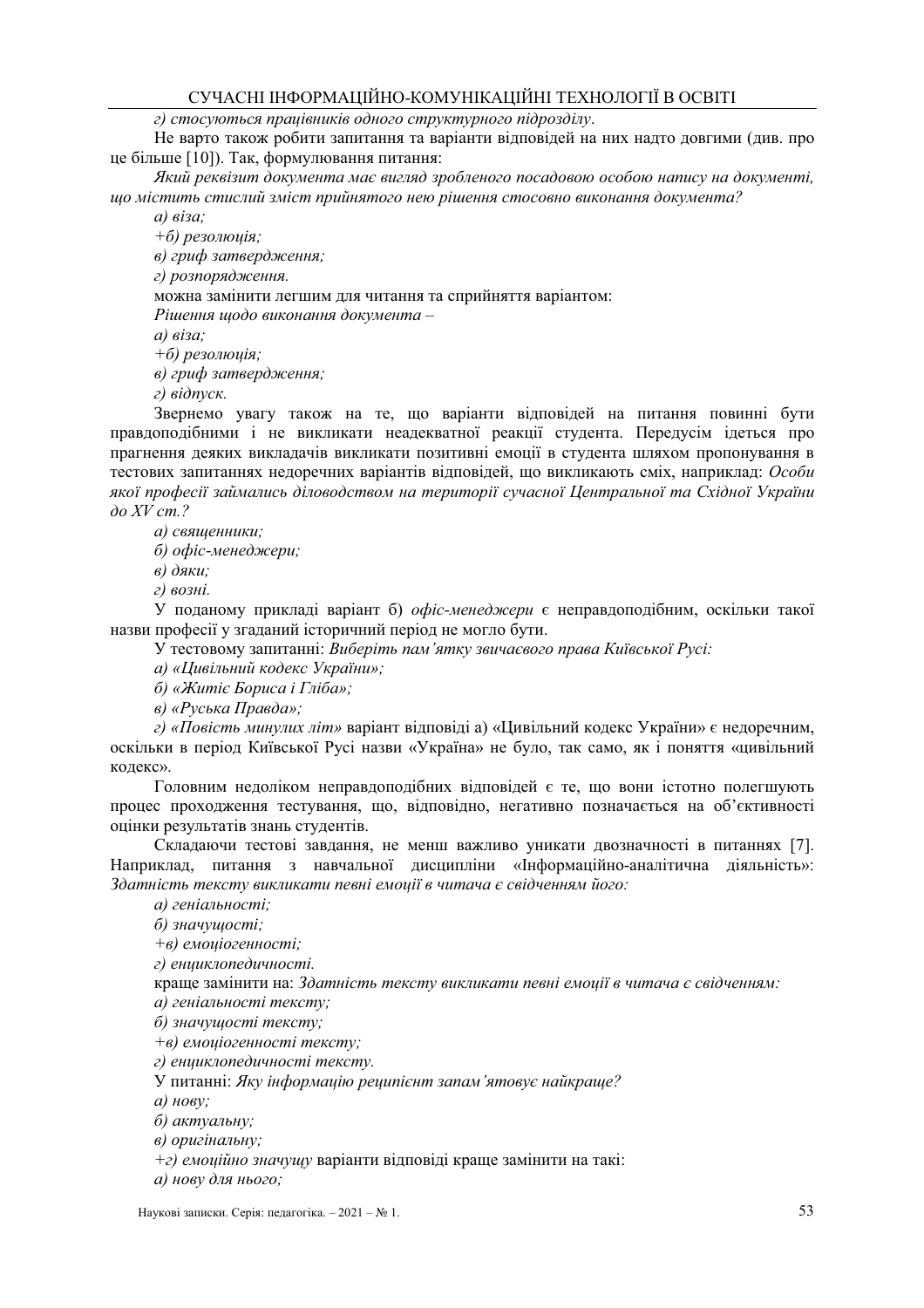б) актуальну:

в) оригінальну:

 $+$ г) емоиійно значушу для нього.

Також важливо надавати перевагу питанням, які перевіряють розуміння закономірностей, тенденцій, процесів й уникати питань, що передбачають перевірку знань фактичної чи статистичної інформації. Ідеться про запитання, в основі яких лежать фактичні дані (дати подій, біографічні дані, імена осіб) тощо.

На нашу думку, складаючи тести, не варто нехтувати питаннями на перевірку здатності логічно мислити й водночас треба уникати формулювання питань зі словами, що мають відтінок суб'єктивної оцінки на зразок бажано, доцільно, краще, наприклад: Чи доцільно структурним підрозділам листуватися між собою для обміну інформацією та виконання завдань?

 $a)$  mak:

 $\tilde{\omega}$   $\mu i$ .

Звертаємо увагу також на те, що, хоча викладач повинен прагнути рівномірно охопити всі дидактичні одиниці змістових модулів навчальної дисципліни, не з кожної навчальної дисципліни (теми) можна скласти достатню кількість коректних і педагогічно грамотних запитань. Установлення жорстких обмежень на кількість запитань у тесті та варіантів відповіді на них призводить до того, що викладачі складають невдалі питання або питання з «надуманими» варіантами відповідей, що, з одного боку, погіршує якість тестових запитань, а, з другого, - підриває авторитет викладача в очах студентів. Наприклад, у системі MOODLE, використовуваній в Західноукраїнському національному університету, кожен комп'ютерний тест до теми повинен мати не менше 20 питань, а кожне запитання повинно містити не менше трьох варіантів вілповілей. Такі обмеження, застосовувані ло тем, які «не лягають піл тести», породжують питання з такими варіантами вілповілі: скоріше так, ніж ні: правильної відповіді немає; усі відповіді неправильні та ін. Або питання на зразок:

Засновником документознавства вважають:

+а) Костянтина Мітяєва;

б) Валентину Бездрабко;

в) Пантелеймона Куліша;

г) Нестора Літописия.

Лля склалання тестів важливо використовувати лише актуальну та перевірену інформацію. Якщо питання мають різний ступінь складності, оцінювання відповідей на них варто робити теж диференційованим. Не рекомендується також уводити в текст тестових запитань вузькоспеціалізовані терміни чи слова іншомовного походження, які можуть бути незнайомі студентам.

Загалом текст тестового запитання повинен бути інформаційно вичерпним, не містити невиправданих повторів, а також слів із дифузною семантикою на зразок поданий, наведений, відповідний, певний та ін. Наприклад, питання з курсу «Інформаційно-аналітична діяльність»: Який із наведених факторів впливу меншості на групу є найефективнішим? допільніше сформулювати так: Виберіть найефективніший фактор впливу меншості на групу. Оптимізації потребують й словосполуки на зразок вступає в контакт (правильно - контактує), являє собою (правильно - є) тощо.

У варіанті відповіді: Професійні консультанти і особливо консалтингові фірми надають своїм клієнтам спектр взаємопов'язаних видів послуг доцільно забрати уточнення особливо консалтингові фірми, шоб зробити тестове питання більш компактним.

Таким чином, до типових помилок, які роблять викладачі під час складання тестових питань, можна віднести:

- розлогі питання / варіанти відповідей на них;
- зловживання фактичним матеріалом у тестах;
- використання застарілої або неперевіреної інформації для складання тестів;
- двозначність тестових запитань / варіантів відповідей на них;
- пропонування неправдоподібних варіантів відповідей на запитання;
- уведення другорядної інформації у тестові запитання;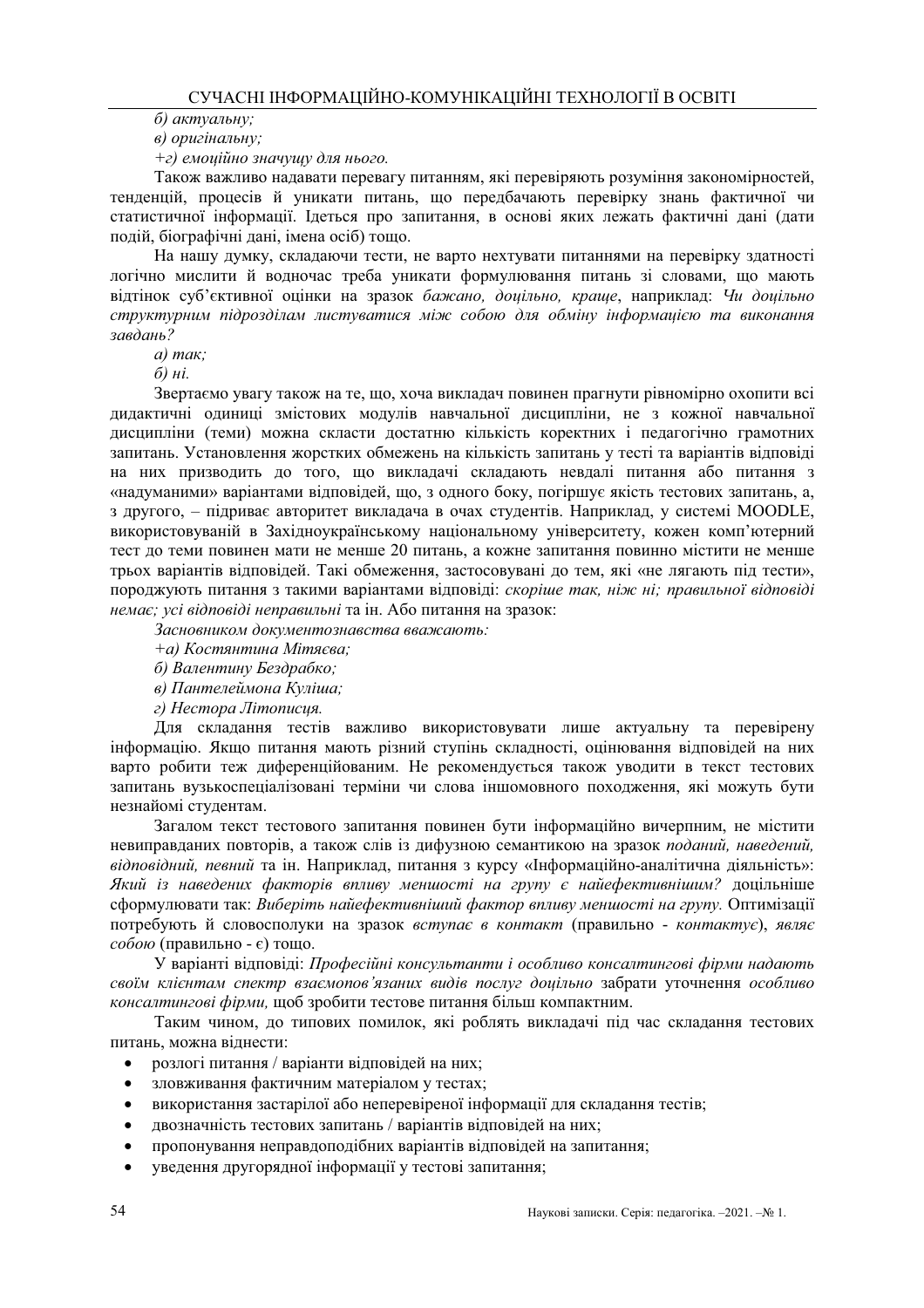невиправлане вживання вузькоспеціалізованої лексики, слів іншомовного похолження, лифузної лексики тошо:

нерівномірне охоплення тем курсу тестами та неуніфікованість тестових завдань.

Не менш важливо пояснювати студентам мету тестування і готувати студентів до нього [10, р. 303]. Завдання викладача - використовувати метод тестування не лише для контролю знань студентів, але й для реалізації його навчальної та виховної, передусім мотиваційної й організаційної, функцій. Адже тести сприяють кращому розумінню теми та запам'ятовуванню інформації й водночас є потужним стимулятором пізнавальної активності студентів, роблять їх більш допитливими та організованими.

Для зменшення стресу під час тестування та забезпечення високих показників успішності студенти повинні вправлятися в проходженні тестів протягом семестру. З урахуванням складності курсу чи теми, рівня підготовленості студентів, політики оцінювання знань студентів у зво викладач приймає рішення, чи ознайомлювати студентів із тестовими питаннями до контролю чи ні.

Відповідно підготовка студента у випадку, коли він має можливість опрацювати тестові запитання з теми чи курсу наперед, і тоді, коли він не має такої можливості, буде різнитися. Уважаемо за лоцільне робити невеличкі інструктажі для студентів, що допоможуть їм успішно пройти комп'ютерне тестування без стресу (http://uf.tneu.edu.ua/onlayn-lekcii-vikladachiv-yuf/). При цьому важливо розмежувати типи ситуацій, у яких можуть опинитися студенти перед тестуванням. Пропонуємо сформований нами типовий перелік порад студентам, обізнаним з тестами перед тестуванням:

1. Не починайте вчити дисципліну з тестів. Опрацюйте теоретичний матеріал, намагаючись скласти свій варіант тестів чи прогнозуючи, яка інформація може бути поданою у вигляді тестів.

2. Після опрацювання теорії починайте шукати вілповілі на тестові питання в конспекті лекцій чи навчальній літературі.

3. Не заучуйте відповіді, не пересвідчившись, що вони є правильними.

4. Не запам'ятовуйте номер питання та позицію правильної відповіді: комп'ютерна програма перемішує як питання, так і варіанти відповідей на них.

5. Маючи тестові питання перед собою, намагайтеся виокремити (підкреслити) ключові слова в тексті питань і правильні вілповілі на них.

6. Графічно позначте питання, відповідь на які викликає у вас труднощі. Приділіть більше часу їх запам'ятовуванню.

7. Якщо, на вашу думку, тестове питання є двозначним, обов'язково повідомте про це вашого викладача.

8. Якщо серед тестових питань є такі, у правильності відповіді на які ви не впевнені, задайте їх вашому викладачу на консультації.

Поради студентам, які не мали змоги ознайомитися з тестовими запитаннями до тестування:

• Опрацьовуючи теоретичний матеріал, складайте тести з теми для себе.

• Звертайте увагу на найбільш значущу інформацію з теми / навчального курсу.

• Складіть тези чи стислий конспект тем.

• Під час консультацій чи онлайн-зустрічей запитуйте викладача, на що необхідно звертати увагу під час підготовки до модуля/іспиту чи заліку.

• Обговорюйте з вашим викладачем дискусійні питання та інформацію, яку можна трактувати неоднозначно.

Урахуйте той факт, що викладачі для тестування часто обирають дати, статистичну інформацію, власні назви на позначення осіб, місць, організацій тощо.

Незважаючи на те, що сучасні студенти мають високу цифрову грамотність і дуже швилко опановують різні інформаційні платформи й комп'ютерні програми, вважаємо, що педагогам не варто оминати технічні та психологічні моменти тестування і потрібно пояснити студентам технічні умови комп'ютерного тестування, наприклад:

1. Закритих питань із відповіддю «так» чи «ні» у вашому тестуванні не буде.

2. Тестів із декількома правильними відповідями у вашому тестуванні не передбачено.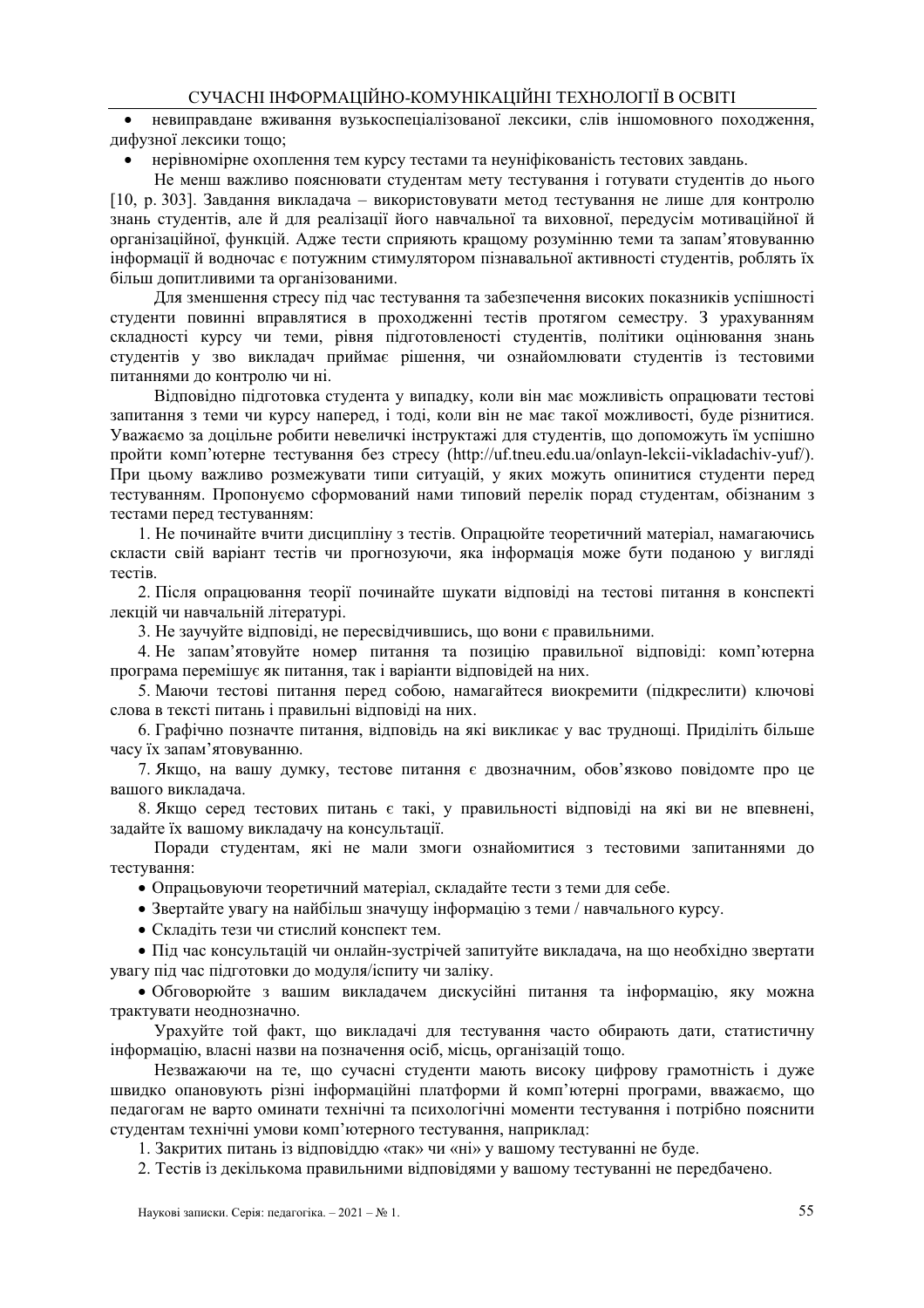3. Тестових завлань на зразок Установіть послідовність у вашому тестуванні не буле.

4. Проходячи тестування, не поспішайте і не панікуйте.

5. Не затримуйтесь довго на питанні, відповідь на яке ви не знаєте.

6. Навіть якщо ви не знаєте правильної відповіді, давайте відповідь на всі запитання (ймовірність вгадати правильну відповідь є доволі високою).

7. Якщо ви не впевнені у відповіді, використовуйте метод виключення.

8. Під час тестування дочитуйте питання до кінця (є питання, які мають однаковий початок).

9. Не плутайте питання на зразок: Виберіть правильне твердження / Виберіть неправильне твердження.

10. Відповідь на запитання «так» може бути неповною (неточною), а тому неправильною.

В умовах дистанційного навчання особливо гостро постає проблема академічної доброчесності. Викладачі намагаються запобігти шахраюванню студентів під час тестування за допомогою різних засобів:

а) створення запитань високої складності;

б) обмеження часу на тестування та встановлення чітких термінів його прохолження:

в) використання функцій «випадкового вибору запитань із банку тестових питань», «перемішування питань», «перемішування варіантів відповідей»;

г) блокування «режиму вікон» на час тестування;

д) відмова від оприлюднення переліку питань, винесених на контрольне тестування, та правильних відповідей на них:

е) відеоідентифікація перед тестуванням на платформах на зразок ZOOM та ін.

На нашу думку, для запобігання шахрайству більш дієвим є мотивування студентів до навчання [8, р.41], пропагування пінності знань, позиціонування викладача як друга, поралника та натхненника до самовлосконалення, а не особу, яку потрібно обманювати. В умовах дистанційного навчання саме мотивування студентів є одним із найбільш значущих: емоційний інтелект студентів не має необхідної поживи через брак неопосередкованого спілкування, у тому числі з викладачем. З огляду на це під час онлайн-зустрічей викладачі повинні використовувати маніпулятивну стратегію позитиву, зокрема тактику підвищення значущості співрозмовника: відзначати прогрес студентів, показувати навчальну дисципліну в найбільш привабливому ракурсі крізь призму можливостей використання набутих знань на практині.

Попри низку переваг тестування як педагогічного методу, ним не варто зловживати. Час, зекономлений викладачем на перевірку тестів, варто використати на обговорення дискусійних питань, підготовку та перевірку індивідуальних творчих завдань студентів, аналіз ситуаційних завдань, створення та демонстрацію мультимедійних презентацій тощо.

Зупинимося на деяких аспектах технічних налаштувань для комп'ютерного тестування. Піл час прохолження контрольного тестування стулентам не варто виволити на екран інформацію щодо правильності/неправильності їхньої відповіді, оскільки ця інформація може порушити емоційну рівновагу студента і негативно вплинути на кінцевий результат перевірки. однак від згаданої функції не варто відмовлятися в тому разі, коли тестування є навчальним. На нашу думку, відповідно до принципів академічної доброчесності варто унеможливити доступ студента до інформації про результати тестування інших студентів.

Кількість спроб проходження контрольного тестування повинна визначатися певними факторами: складністю теми і тестових запитань, рівнем підготовленості групи; кількістю наданих консультацій і проведених занять: поінформованістю студентів шодо правильності відповіді; тим фактом, чи були студенти попередньо ознайомлені з тестовими запитаннями.

Якщо тема не є складною й студенти мали можливість побачити тести перед контролем, а також їм були проведені консультації щодо правильного виконання завдань, варто обмежитися олнією спробою прохолження тестування або, не обмежуючи кількість спроб. злійснювати оцінювання за результатами першої спроби. При подальших технічних налаштуваннях комп'ютерного тестування викладачі повинні брати до уваги статистику проходження тестів, звертати увагу на питання, які спричинили труднощі у більшості студентів, а також питання, які залишилися без вілповілі.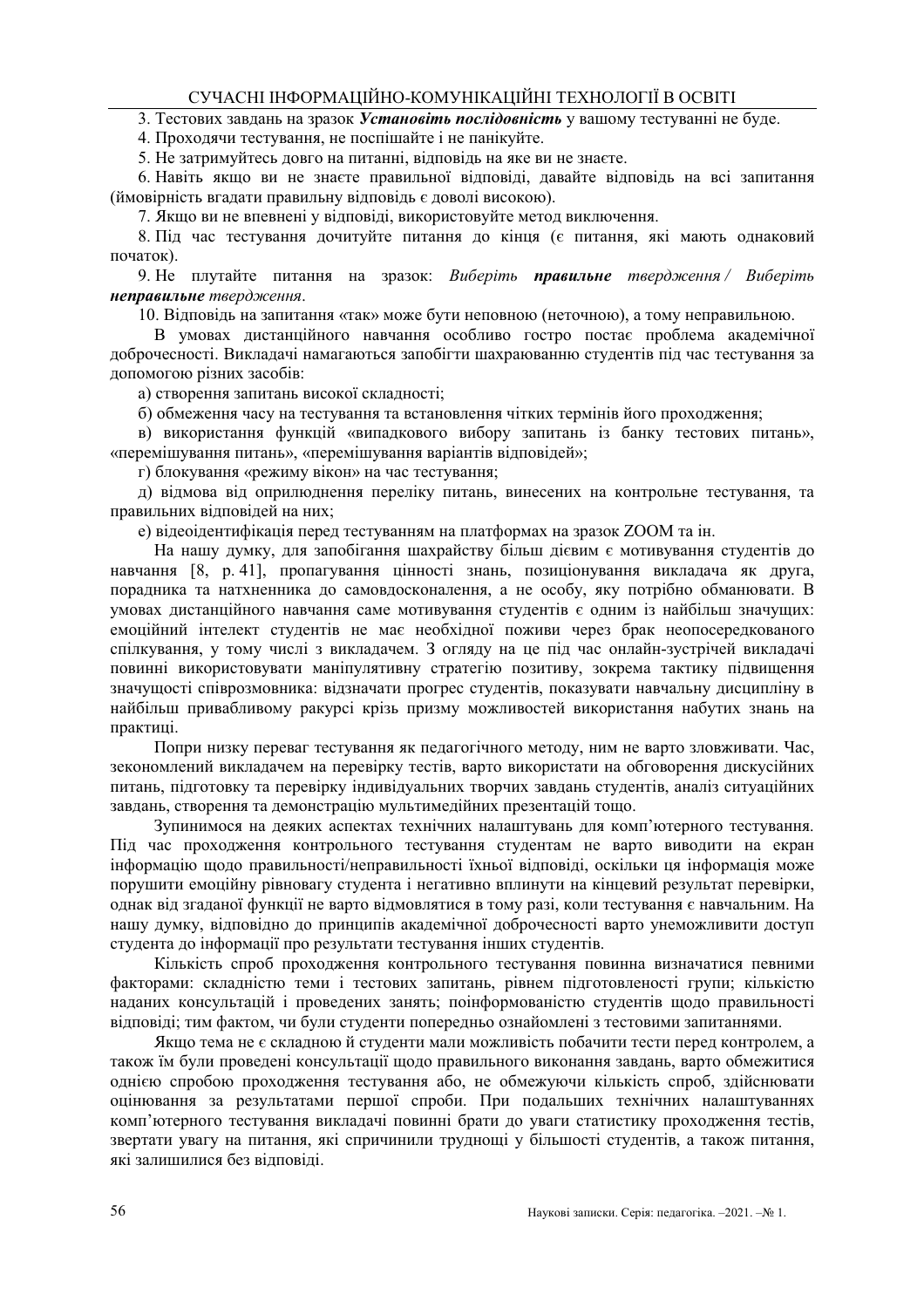Стулентам заочної форми навчання, а також стулентам, що навчаються за індивідуальним графіком, які мали обмежену кількість консультацій, варто дати декілька спроб проходження тесту та здійснювати оцінювання за найкращим результатом тестування [9].

Фактори, які потрібно враховувати під час визначення кількості спроб і визначення політики оцінювання, є значущими й потребують урахування при встановленні обмежень шодо тривалості тестування та часу проходження тесту. Наприклад, якщо проходження комп'ютерного тестування обсягом 20 питань у добре підготовленого студента займає не більше 7 хвилин, для групи варто зробити обмеження в 15-20 хвилин. Збільшення часу на проходження тесту або зняття часових обмежень роблять результати комп'ютерного тестування необ'єктивними та є приводом до академічного шахрайства.

Отже, в умовах дистанційного навчання метод тестування набуває особливої значущості, оскільки дає змогу об'єктивно й швидко визначити рівень знань і є важливим засобом мотивування студентів до навчання. Викладачі повинні приділяти велику увагу якісним характеристикам створюваних ними тестових завдань, а також проводити інструктажі зі студентами з метою їхньої підготовки до різних видів комп'ютерного тестування. Для зменшення випадків академічного шахрайства під час комп'ютерного тестування викладачам варто зосередити увагу передусім на зміні світогляду студента і його ставлення до навчання, а не на пошуку технічних засобів виявлення академічної нечесності. Грамотно укладені питання відповідної складності, відведення оптимального часу на проходження тесту, систематична підготовка студентів до контрольного тестування, можливість проходження пробних тестувань, поточні тестування, а також позитивне позиціонування викладача, його доброзичливе ставлення до студентів допоможуть істотно зменшити випадки нечесної поведінки студентів під час проходження підсумкового комп'ютерного тестування.

Перспективу наших подальших наукових розвідок становить створення алгоритмів склалання лиференційованих тестових завлань різної склалності лля комп'ютерного тестування з документознавчих дисциплін.

#### ЛІТЕРАТУРА

- 1. Адамова I., Багрій К. Тестування як форма контролю та діагностики знань студентів. Витоки педагогічної майстерності. 2012. Вип. 9. С. 3-5.
- $2.$ Божкова В. В., Сагер Л. Ю. Тестування як форма контролю знань: переваги та недоліки. Сучасні проблеми вищої освіти України в контексті інтеграції до європейського освітнього простору: матеріали науково-методичної конференції, м. Суми, 6-7 жовтня 2010 р. / за ред. О. В. Прокопенко. Суми: СумДУ, 2010. С. 113-115.
- Загребельний С. Л., Брус М. В. Алаптивне тестування як один із способів перевірки знань  $3.$ студентів у технічному вузі. Научный вестник ДГМА. 2017. № 1 (22Е). С. 155-162.
- 4. Сиренко С. Н. Тестирование в системе методов контроля и оценки знаний в современном вузе. Инновашионные образовательные технологии. 2010.  $N<sub>2</sub>$ .  $C.44-51.$ URL: https://elib.bsu.by/handle/123456789/4980 (дата звернення 17 січня 2021 року).
- 5. Смалько О. А. Переваги використання комп'ютерних технологій тестування знань у вищій школі. Наукові праці Кам'янець-Подільського національного університету імені Івана Огієнка: збірник за підсумками звітної наукової конференції викладачів, докторантів і аспірантів: у 3-х томах. Кам'янець-Подільський, 2018. Вип. 17. Т. 2. С. 75-76.
- 6. Фетісов В. С. Комп'ютерні технології в тестуванні: навч.-метол. посібник. Ніжин: Вилавець ПП Лисенко М. М., 2011. 140 с.
- 7. Berwick Carly, What Does the Research Say About Testing? Edutopia / George Lucas educational fundation. October 25, 2019. Access mode: https://www.edutopia.org/article/what-does-research-sayabout-testing.
- 8. Gandal Matthew, McGiffert Laura. The Power of Testing. Educational Leadership. Feb 2003, V. 60, № 5, p. 39-42.
- 9. McDermott K. B., Agarwal P. K., D'Antonio L., Roediger H. L. III & McDaniel M. A. Both multiplechoice and short-answer quizzes enhance later exam performance in middle and high school classes. Journal of Experimental Psychology: Applied, 2014, 20(1), p. 3–21. Access mode: https://doi.org/10.1037/xap0000004.
- 10. Sackett P. R., Schmitt N., Ellingson J. E. & Kabin M. B. High-stakes testing in employment, credentialing, and higher education: Prospects in a post-affirmative-action world. American Psychologist. 2001, 56 (4), p. 302-318. Access mode: https://doi.org/10.1037/0003-066X.56.4.302.